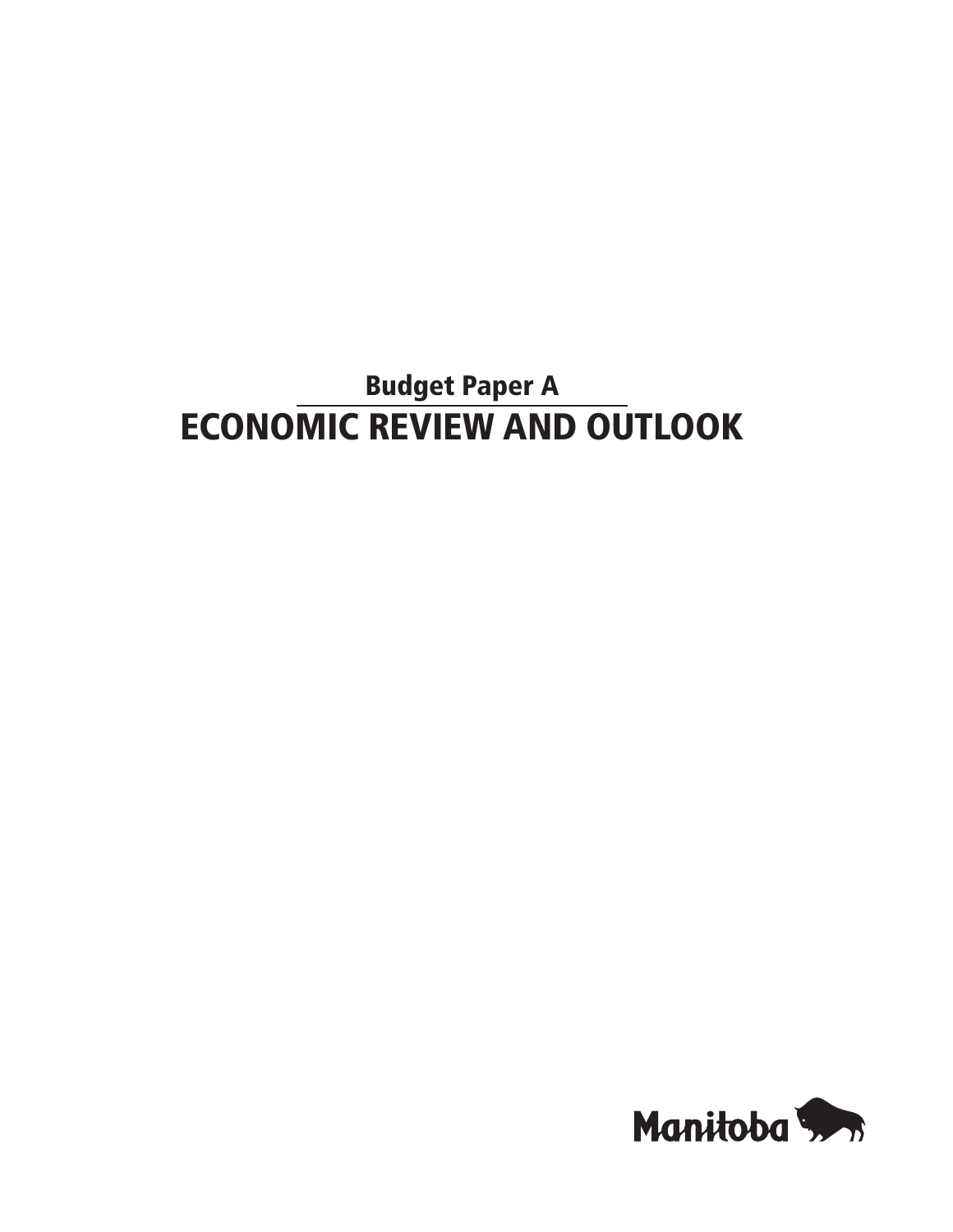## **ECONOMIC REVIEW AND OUTLOOK**

| <b>CONTENTS</b>         |  |
|-------------------------|--|
|                         |  |
| <b>MANITOBA ECONOMY</b> |  |
|                         |  |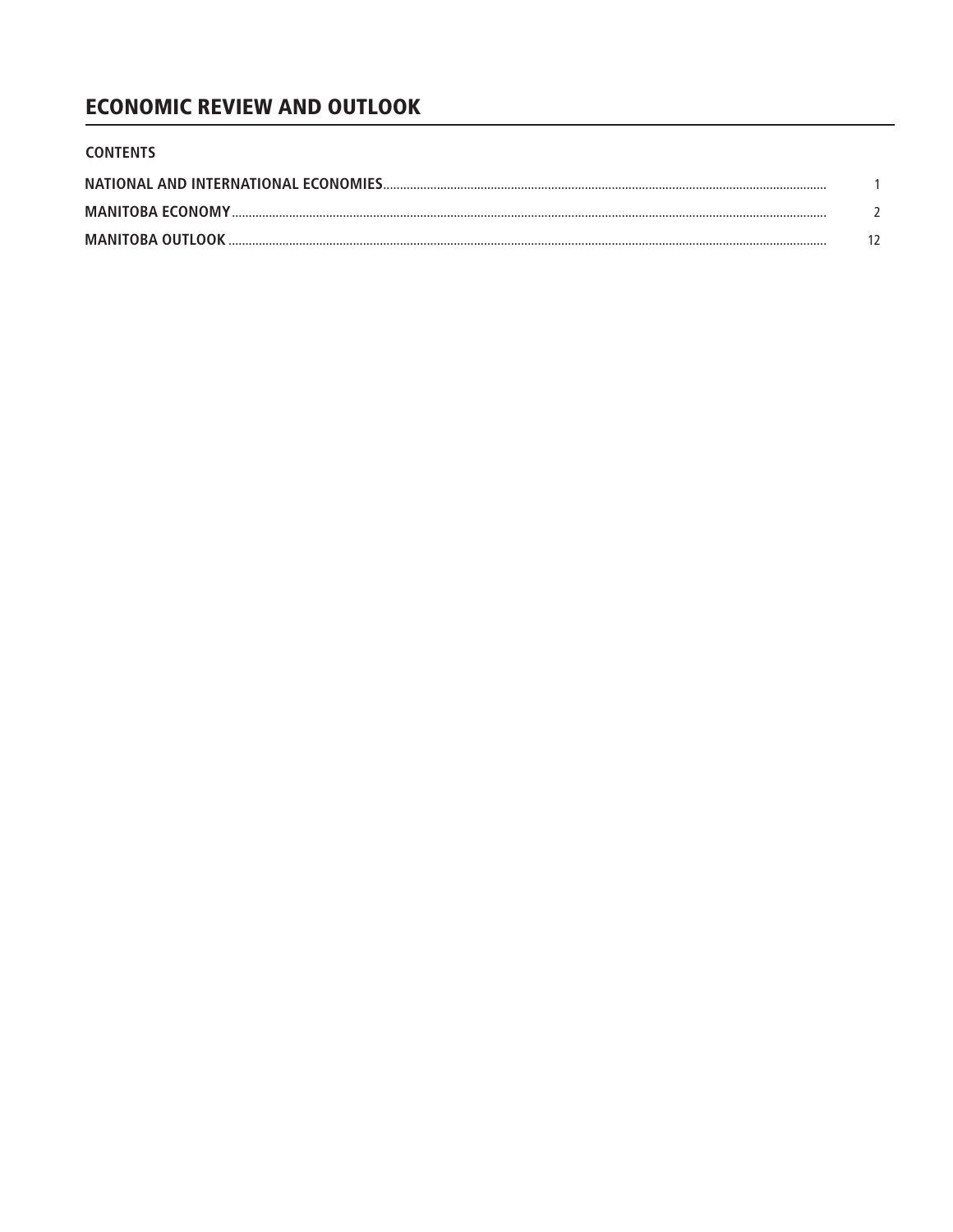## **NATIONAL AND INTERNATIONAL ECONOMIES**

Global economic growth slowed considerably in 2011. Concerns over Europe and the potential impact on world economies have led the International Monetary Fund (IMF) to lower its forecast for growth in global output to 3.3% in 2012, down from 3.8% in 2011 and 5.2% in 2010.

After a sharp rebound in 2010, the U.S. economy slowed in 2011. Private domestic investment and foreign exports both lost momentum due partly to temporary factors, including the supply disruptions from the Japanese tsunami in early 2011. Although economic growth slowed to 1.7% in 2011, gains in employment growth and consumer spending suggest the U.S. economy may be recovering.

In Europe, declining financial market conditions, concerns over fiscal sustainability and government austerity measures weighed negatively on global economic activity. The Euro Area is expected to experience a mild recession in 2012, with growth projected to decline by 0.5%.

The global slowdown and decelerating export demand is also expected to impact China in 2012, reducing economic growth to 8.2%, its slowest growth since 1999. The U.S. economy is expected to grow by a moderate but steady 1.8% in 2012, held back by the gradual wind-down of high household debt.

The Canadian economy has performed much better than most other advanced economies during the current global slowdown, growing by 2.5% in 2011 – second among the G7 nations.

Private business investment, bolstered by strong corporate balance sheets, accelerated their capital spending in 2011, helping to fill the void caused by the unwinding of government fiscal stimulus programs. Household spending growth was also lower in 2011.

The Canadian economy generated 265,200 jobs over the year, up 1.6% from 2010, leading to a 4.7% increase in labour income, the strongest growth since 2007. Corporate profits were up 15%, following 21% growth in 2010.

Despite slower demand and some excess capacity in the economy, Canadian consumer price inflation, driven largely by higher oil prices, rose 2.9% in 2011, the highest rate in 20 years. Higher oil prices, in turn, helped push up the value of the Canadian dollar to \$1.011 US, a 35-year high.

According to the Bank of Canada, growth in the Canadian economy is projected to slow to 2.0% in 2012 and pick up to 2.8% in 2013. Corporations are expected to continue to increase investment spending in 2012, supported by strong financial positions. Consumer spending is expected to remain steady despite the relatively high household debt levels.

Several risks and challenges remain for the global economy, including sovereign debt issues in Europe, volatile commodity markets (especially for

Real GDP Growth, 2008 to 2013f



oil) due to geo-political uncertainties, fiscal adjustments in advance economies and slower than anticipated export sales in developing Asia. Additional risks for Canada include higher interest rates, further currency appreciation and slow productivity gains. On the upside, the recovery in U.S. employment could boost U.S. growth more than anticipated and easier credit conditions in China could stimulate domestic spending. nore than anticipal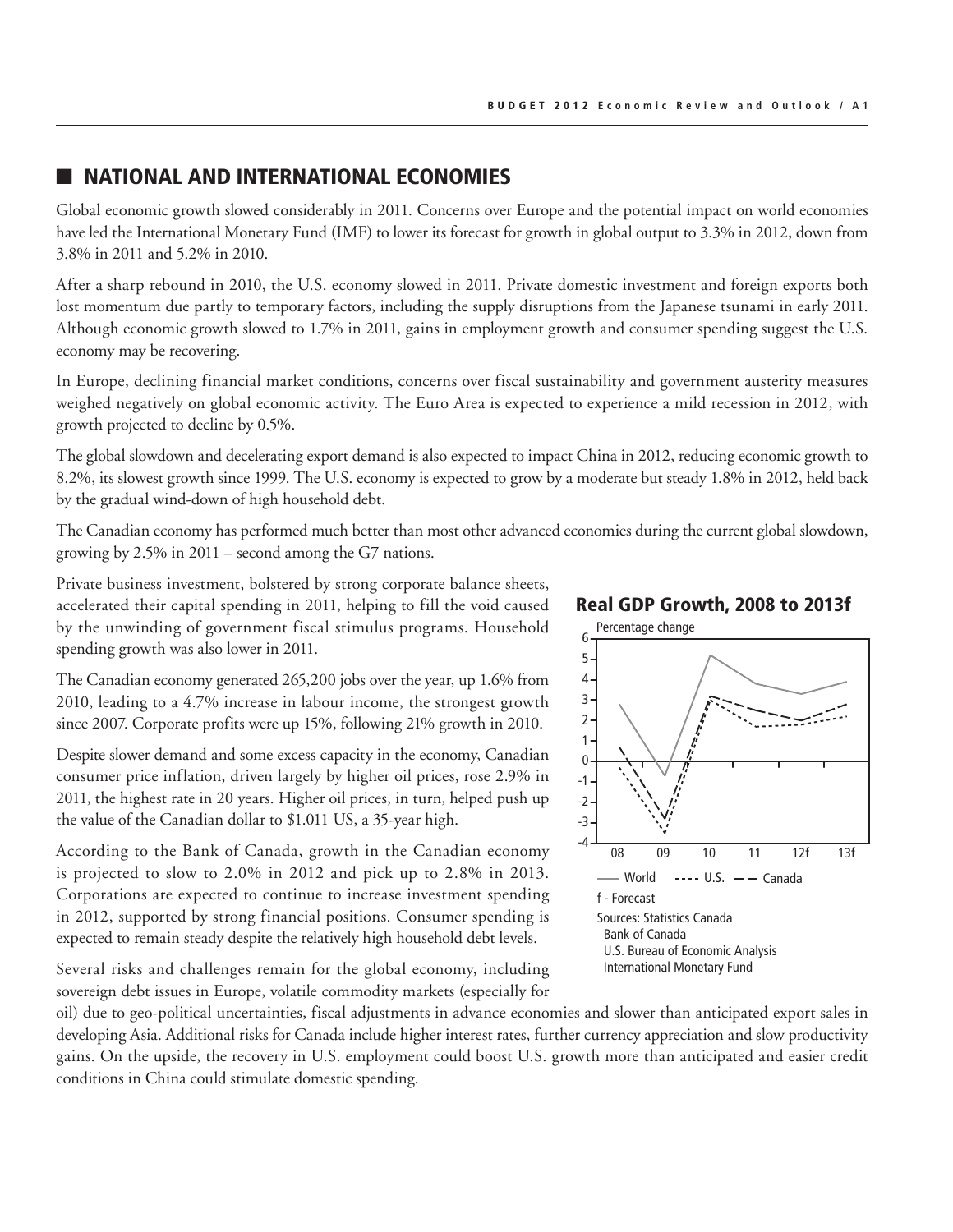#### Manitoba Economy, 2011p



p - Preliminary

Source: Manitoba Bureau of Statistics

#### Real GDP, Average Annual Growth, 2005 to 2010 Created: March 20, 2012



## **MANITOBA ECONOMY**

The Manitoba economy is highly diversified. There are a number of similarsized industries in the province, with a balanced presence in manufacturing, transportation, agriculture, electric energy generation, mining, and finance and insurance. The annual economic growth in Manitoba is among the most stable in Canada, reflecting some of the structural advantages, including a broad industrial base, balanced exports to interprovincial and global markets, relatively healthy household balance sheets and an increasingly engaged labour force. As a result, the province remains wellpositioned in the face of changing global economic conditions.

Over five years from 2005 to 2010, Manitoba's economy averaged 2.4% growth per year, the highest growth among provinces and double the national average increase of 1.2%. In 2011, Manitoba's economy continued to perform well, growing at a steady pace. Unlike the slowdown for Canada as a whole, Manitoba's real gross domestic product (GDP) growth was relatively unchanged at 2.2% in 2011, following 2.3% growth in 2010. Labour income increased by 4.8% in 2011, the strongest in three years, and supported 4.9% growth in nominal GDP.

From 2006 to 2011, private capital investment in the province has been particularly strong, increasing by 34%, compared to a 14% national increase. The increase in business investment has contributed to labour productivity gains. According to Statistics Canada, from 1997 to 2010, Manitoba's labour productivity growth was the third strongest among provinces and above the national increase. This increase in productivity improves the competitiveness of Manitoba businesses and supports sustainable growth in production.

Manitoba's Consumer Price Index (CPI) increased 3.0% in 2011, slightly above the 2.9% national increase. Transportation and food costs boosted overall consumer prices, while clothing and footwear, and household operation costs eased pressure on prices in 2011. For 2012, Manitoba Finance's survey of economic forecasters indicates CPI will average about 1.9% in both Manitoba and Canada.

Manitoba is also attracting an increasing number of skilled workers and their families from around the world. Over the last decade, immigration to Manitoba has more than tripled from 4,600 in 2002 to almost 16,000 in 2011, which is the largest influx since 1946. Population growth has supported robust domestic demand in the province.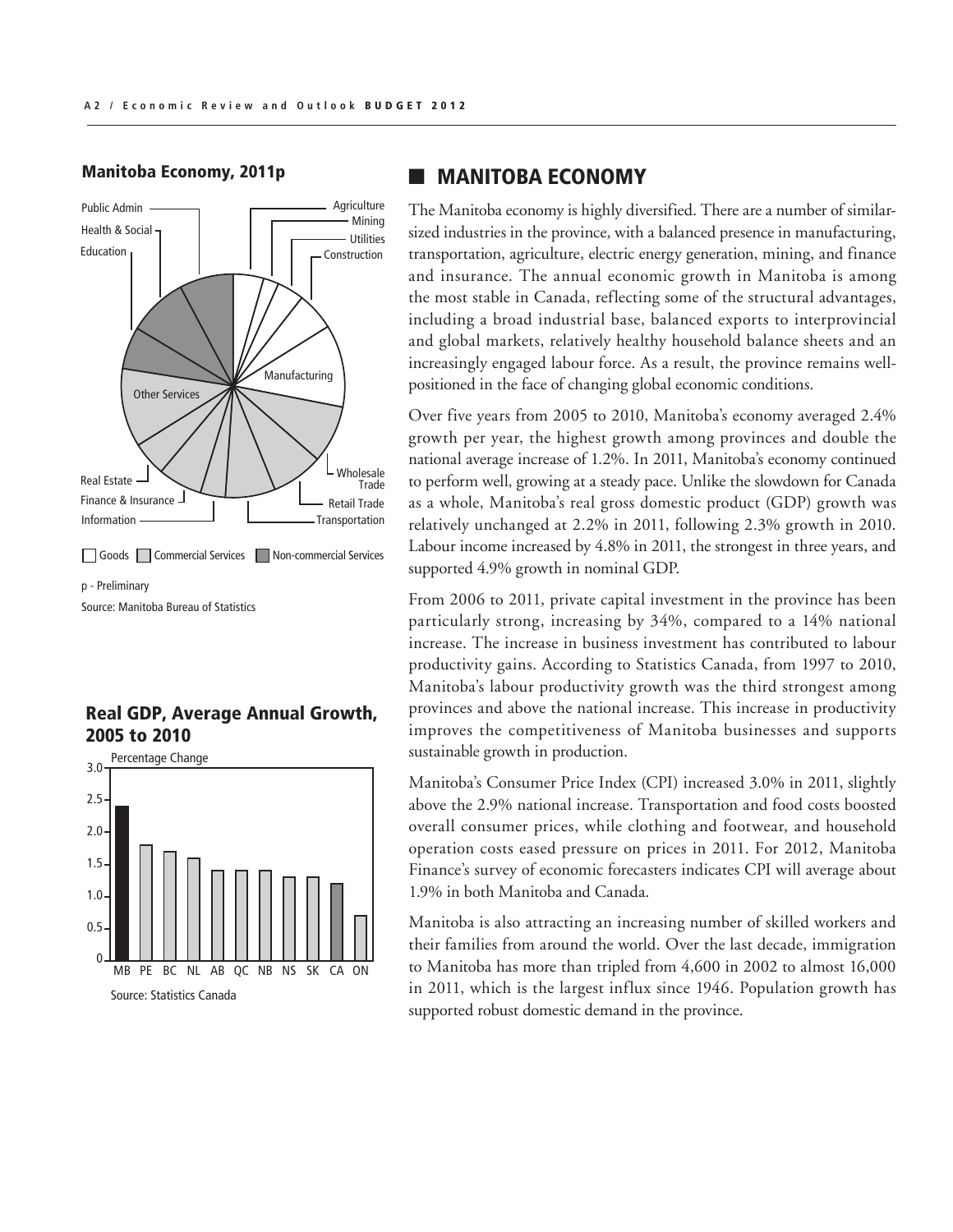#### Retail Trade

Since 2000, Manitoba's retail sales have grown the third fastest among provinces at an annual average rate of 5.3%, and ahead of Canada at 4.2%. Supported by population growth and improving incomes, sales grew by 4.6% in 2011, higher than the national increase of 3.6%.

Manitoba's retail sales were supported by strong automotive purchases. The number of new motor vehicles sold in the province increased by 7.0% in 2011, the largest annual growth in nine years, which contributed to a 4.4% gain in retail sales for motor vehicle dealerships. Food and beverage, the largest retail category, increased 2.7%, and department and general store sales gained 3.3% in 2011. Manitoba retail sales, excluding gasoline, increased 2.8% in 2011, following a 4.9% increase in 2010. For the last five years, Manitoba's retail sales growth has exceeded Canada's.

Real GDP in the retail trade sector gained 1.6% in 2011, according to Manitoba Bureau of Statistics estimates. This followed a strong 5.0% gain in 2010. Retail trade is a significant portion of the economy, comprising 12% of employment in Manitoba in 2011, and 7% of GDP. Over the last five years, value added in the retail sector expanded 3.4% annually, the third highest among all sectors.

Manitoba households continue to enjoy relatively healthy personal balance sheets. Manitobans have the lowest personal debt per capita in Canada, as measured by personal debt held at commercial banks, including mortgages, credit cards and non-business loans. Likewise, Manitoba's mortgage arrears rate (the percentage of mortgages in arrears for 90 days or more) in 2011 was 0.28%, the lowest among provinces and below the national rate of 0.41%. A survey of investment intentions by Statistics Canada projects retail trade investment in Manitoba will increase 6.2% in 2012, following an estimated gain of 11.5% in 2011, both ahead of the national average.

#### Housing

Last year, housing starts in Manitoba hit a 24-year high, growing 3.3%, with 6,083 new housing units. Multiple-housing starts were also at their highest level since 1987, growing 17.8% in 2011 to 2,252 units.

As household demographics change and international immigration continues to grow, in particular through the Provincial Nominee Program, the housing industry has evolved to accommodate those needs with increased construction of rental accommodations and increased condominium construction. Row-housing construction has also increased significantly, up 73.6% in 2011, as property developers provide more affordable new housing units in the province.

#### Manitoba Retail Sales by Type



#### Personal Debt, 2011

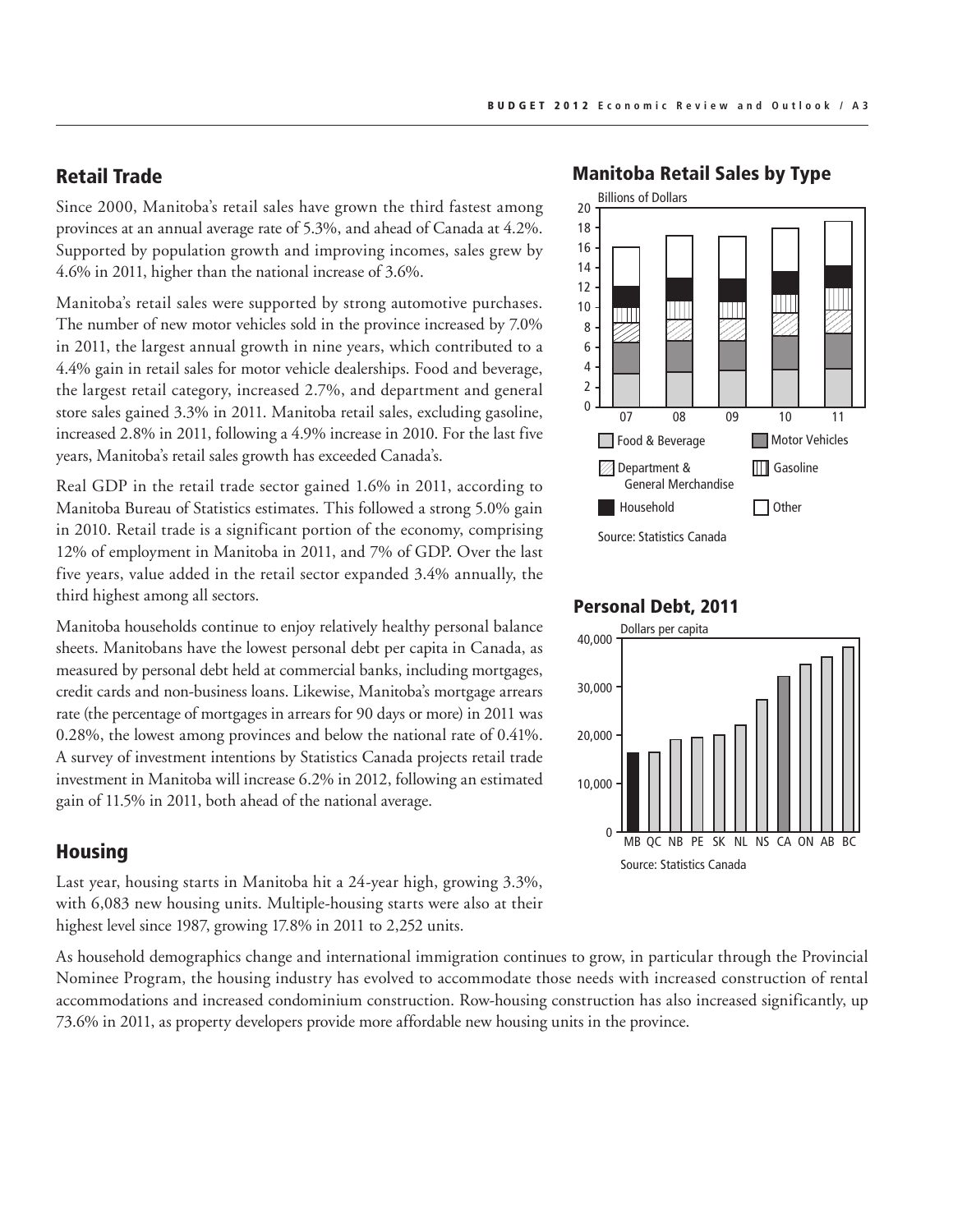

## Manitoba Housing Starts

The vacancy rate in Winnipeg was 1.1% in 2011, below the national average. It is forecast to increase to 1.2% in 2012, which should help support continued multiple-unit construction in the province. Both largeand small-scale multi-unit developers have plans for additional projects in Manitoba.

The value of residential building permits was unchanged from 2010. However, at roughly \$1.2 billion in 2011, the value of permits is more than three times the level it was in 2000. Low interest rates, healthy employment growth, positive net immigration and wage growth are all factors that should continue to support housing activity in the province.

Manitoba's average resale price in 2011 was \$234,604, the fourth lowest nationally. Prices in Manitoba were the most affordable of the four Western provinces. Multiple Listing Service (MLS) sales activity increased 5.9% in 2011 to 13,944 units. Canada Mortgage and Housing Corporation (CMHC) forecasts that prices will increase on average by 3.1% per year and the number of sales will advance on average by 2.0% per year in 2012 and 2013. MLS price and volume growth in Manitoba is expected to be above the national increase.

The Royal Bank's Affordability survey indicates that although prices in Manitoba continue to increase, affordability of homes in the province remain in line with the long-term affordability measures. Average resale prices have increased over the past decade, but these increases parallel the overall Canadian increase, and average house prices in Manitoba remain affordable when compared to other provinces according to MLS data and the latest CMHC outlook.

#### **Manitoba Population** rong i



## Population

Manitoba's 2011 population was estimated at 1,250,574 persons, fifth largest among provinces, based on the July 1st official population estimate. Manitoba's population grew by a record 16,039 persons in 2011, the largest increase in at least 40 years, and the second consecutive year of 1.3% annual population growth, tied for third best among provinces and above Canada's increase of 1.0%.

International immigration was 15,954 persons in 2011, a new record and a key factor in Manitoba's strong population growth. Manitoba's Provincial Nominee Program, which represents 77% of all immigration to the province, has been a key contributor to the 11.4% average annual growth in net immigration since 2007.

Population growth continues, with the latest January 2012 population estimate now 1,258,260, up 15,696 from January 2011, maintaining the 1.3% annual growth trend. In the past decade, Manitoba's population increased by almost 100,000 persons, more than double the prior ten-year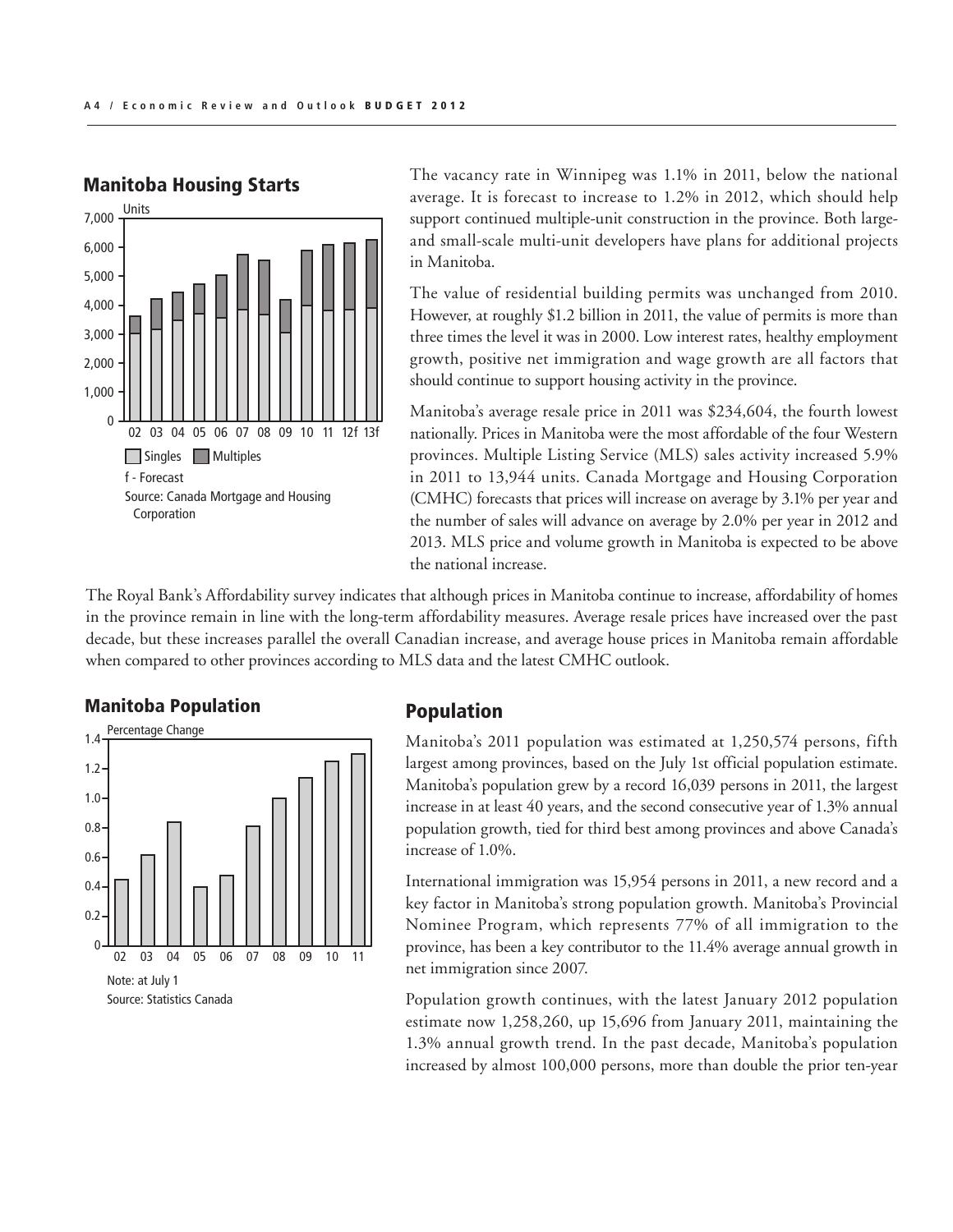increase of 42,000 persons. In the past five years, population increased on average by 13,300 persons annually, growing on average by 1.1%. According to Manitoba Finance's survey of demographic forecasters, Manitoba's population is forecast to increase 1.4% and 1.3% in 2012 and 2013, respectively.

Total net migration has reversed the trend of the prior decade, with Manitoba gaining close to 52,000 persons since 2001 as opposed to a net loss of about 17,000 persons.

Due to both international immigration and increasing fertility rates, Manitoba's demographic profile is "growing younger." A majority of the new immigrants to the province are under 49 years of age. As a result, the median age for Manitoba as a whole has fallen for the third consecutive year. The median age is currently at 37.6 years, down from 37.8 in 2009. Canada's median age is more than two years higher than Manitoba's, and Manitoba ranks as the third-youngest population behind Alberta and Saskatchewan.

#### Manufacturing

Manufacturing is the province's largest industrial sector, accounting for about 11% of GDP and 10% of employment. Exports of Manitoba manufactured goods account for almost 60% of total foreign exports.

The sector is relatively broad based with many medium-sized industries. The two largest industries are food manufacturing and transportation equipment manufacturing. Manitoba's diversity of manufacturing industries provides balanced and sustainable

development for the overall economy. The sector is also resilient, with sales averaging 3.0% growth annually over the past decade compared to 0.5% for Canada overall.

As a result of the global recession, Manitoba's manufacturing sales declined in 2009 and 2010, from a \$16.4 billion high in 2008 to \$14.4 billion in 2010, a 12% drop in value. Manitoba shipments have since recovered almost half of the loss, advancing 6.2% in 2011 to \$15.3 billion. Foreign exports of manufactured goods increased by 10.4% in 2011, while employment in the sector increased by 2.7% following 2.8% growth in 2010.

The principal increases in sales in 2011 were in chemical products, machinery and equipment, primary metals and the aerospace parts sectors. Chemical sales advanced 34% in 2011, with renewed demand for fertilizer, industrial chemicals and ethanol as a clean energy alternative fuel. Global sales of tractors and other farm equipment continues, and has helped machinery and equipment sales advance 24% in 2011. As demand for





refined metals remained firm, primary metals sales have been particularly strong, increasing 13% last year, following 14% growth in 2010. Shipments of aerospace parts recovered in 2011, growing 9%, after stagnating in 2010.

Increasing global competition is creating many challenges for the provincial manufacturing sector. To remain competitive and improve productivity, Manitoba manufacturers are investing in new technology and implementing lean manufacturing principles with the support of government initiatives, such as the Manufacturing Investment Tax Credit. According to statistics Canada, capital investments in machinery and equipment and new structures accelerated 68.7% in 2011, and are expected to increase a further 18.2% in 2012. retures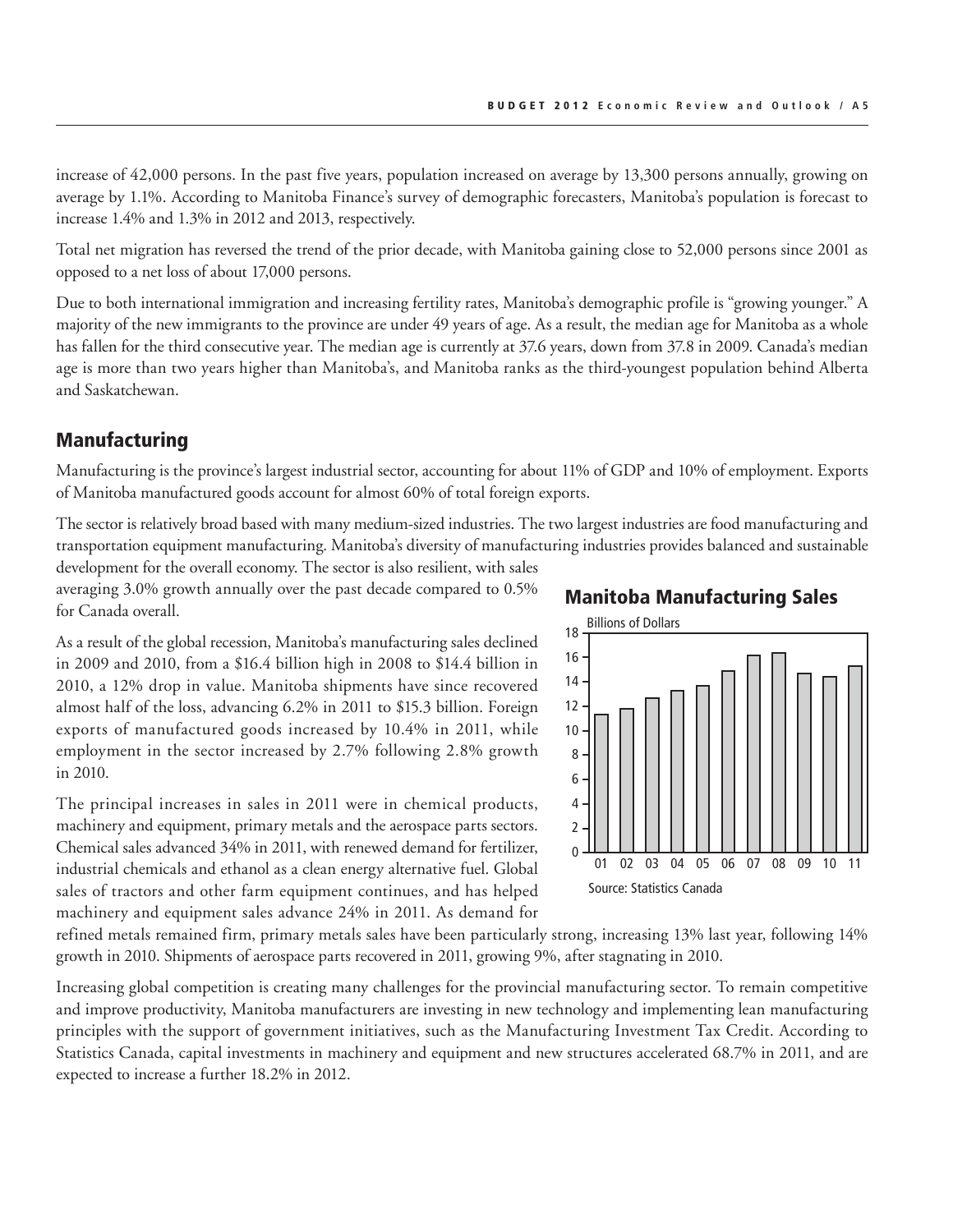## **Agriculture**

Agriculture is an important sector of the Manitoba economy with many linkages to other industries. The agriculture sector represented 3.9% of the Manitoba economy in 2011, and employed 3.7% of the workforce. Crop, livestock and processed food products represented one-third of total provincial exports last year.

#### Manitoba Agricultural Price Index



## the past two seasons, many crop producers were impacted by severe weather conditions, including heavy rainfall and widespread flooding. Livestock producers have been challenged by commodity price volatility, fluctuating currency, and trade barriers, including the Country of Origin Labelling ("COOL") legislation. This U.S. law requires country of origin labels on all fresh beef, pork and lamb products sold in the U.S. The law has posed significant problems for Canadian producers exporting livestock to the U.S.

Manitoba's agriculture producers have faced a number of pressures. Over

Reflecting adverse weather conditions, seeded area declined by double digits for almost every crop at the start of the 2011 season. Flooded fields reduced overall yields for all major crops. Production at the end of the year saw significant decreases for wheat (32.8%), canola (25.3%), oats (36.5%), and barley (46.4%). This contributed to a 14.7% decline in overall real agricultural GDP in 2011 following a 13.1% decrease in 2010.

While prices for Manitoba cattle and calves are increasing, total supply has generally been declining since 2006 due to contracting demand, especially from the U.S. In 2011, exports to the U.S. receded 51.7%, while demand for domestic beef processing fell 14.3%. Interprovincial exports shrank 2.2% last year.

The province's hog sector saw prices rise 9.2% in 2011 to the highest level in a decade. Export volume for hogs gained 3.0%, after three consecutive years of double-digit declines, and pork processing increased 1.5%. However, hog inventories showed signs of stability after years of difficult market conditions. The total inventory of hogs was stable with a 0.4% gain over 2011. The breeding stock increased slightly at 0.1%, the first increase since 2007.

Despite the challenges for crops and livestock, total farm cash receipts have remained stable over the past four years. Total receipts increased 0.8% in 2011. With a combination of higher prices, lower production and a reduction in inventory, crop receipts decreased 8.8% with oilseeds receipts down 4.9% and wheat receipts up 6.8%. Livestock receipts increased 6.7% in 2011 on the strength of a 12.8% gain in hog receipts. Offsetting strength in hogs was a 5.2% decline in cattle receipts.



Billions of Dollars<br>
2012

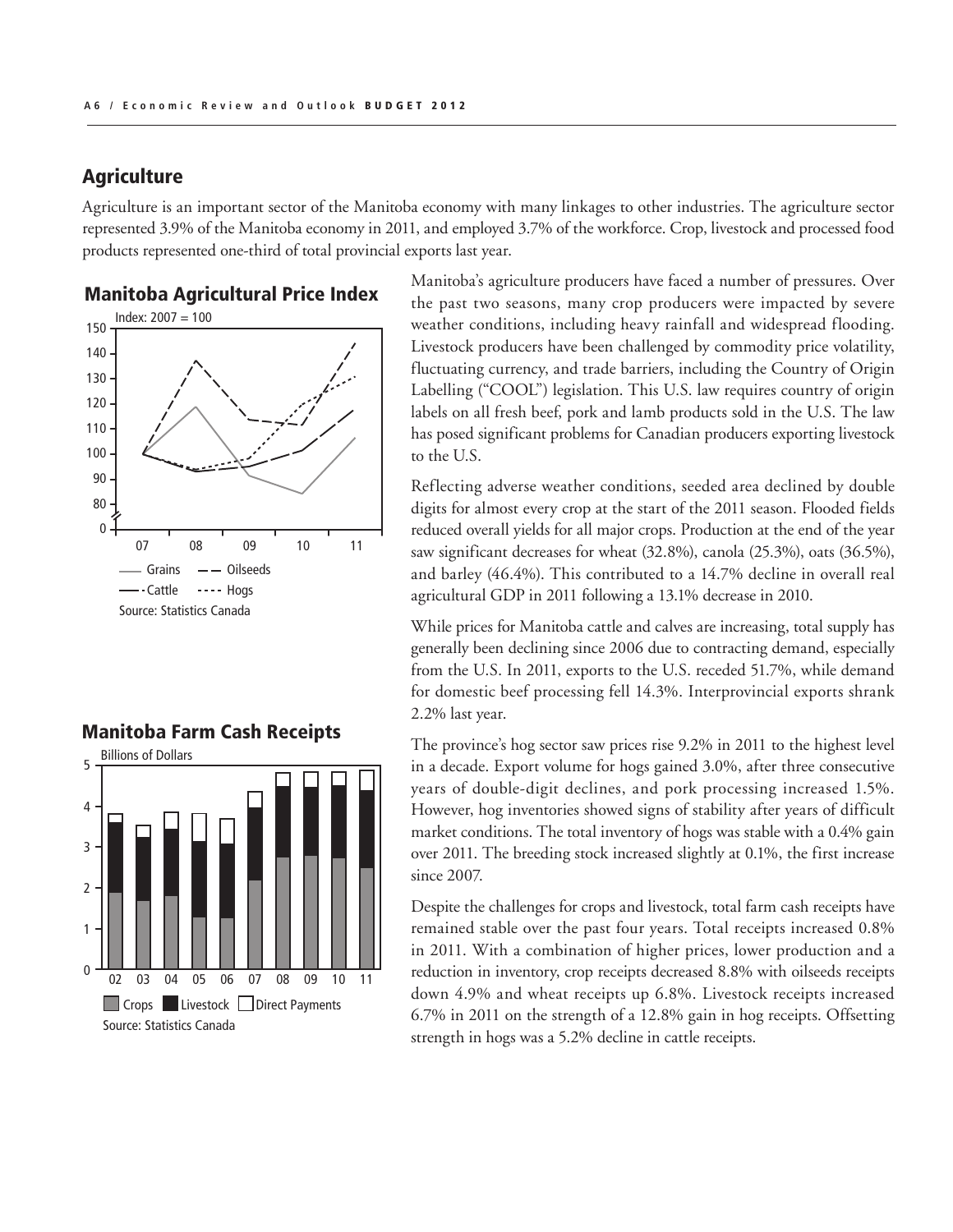Direct program payments were up 45.8% in 2011, composed of higher crop insurance payments and AgriRecovery assistance. These payments were triggered by the early season excess moisture and low production. Direct payments were the highest since 2006, which was high due to support from the Canadian Agricultural Income Stabilization program, created to cope with the Bovine Spongiform Encephalopathy crisis of 2003.

In the medium-term outlook, there are positive factors for livestock producers, both international and local. Among them, the World Trade Organization ruled in favour of Canada against COOL

legislation, citing trade violations. South Korea, an important export market for Manitoba, re-opened its market to Canadian beef in January 2012. At the same time, Manitoba's slaughter capacity will expand, including a \$13 million plant upgrade in Carman that will employ up to 100 people and increase production from 80 head per week to 1,000. This plant is expected to open by 2013 and operate at full capacity in 2014.

#### **Minerals**

The mining sector is Manitoba's second-largest primary industry. The major mineral commodities produced in Manitoba include nickel, copper, zinc, gold and petroleum. The most significant metal produced in the province is nickel, while crude oil has increased its importance as a share of the mining sector.

The expansion of petroleum production in the province has led to increased diversity in Manitoba's minerals sector. Since 2004, the contribution of oil production has more than doubled from 20% of real mining GDP to the current 45%. During the same period, the contribution of metal ore production has declined from 62% to 45% of total mining output. Despite the redistribution within the sector, its contribution to total output in Manitoba has remained relatively stable.

In 2011, the sector directly generated over \$700 million of real GDP, comprising 2% of the economy and employing 1% of the workforce. Mining output represented a fifth of Manitoba exports. After adjusting for inflation, minerals output increased 6.3% in 2011. This follows a strong 12.6% expansion in 2010.

Commodity prices for many minerals fell sharply during the onset of the global recession and rebounded as the recovery took hold. Prices for most Manitoba-produced major minerals increased in 2011 with gold, copper and oil showing double-digit percentage gains from 2010 levels. As a result, total value of production increased 22.0% in 2011, after a 31.2% gain in the previous year. The value of metals production increased 11.7% in 2011.

#### Manitoba Oil Production



#### Manitoba Mineral Production

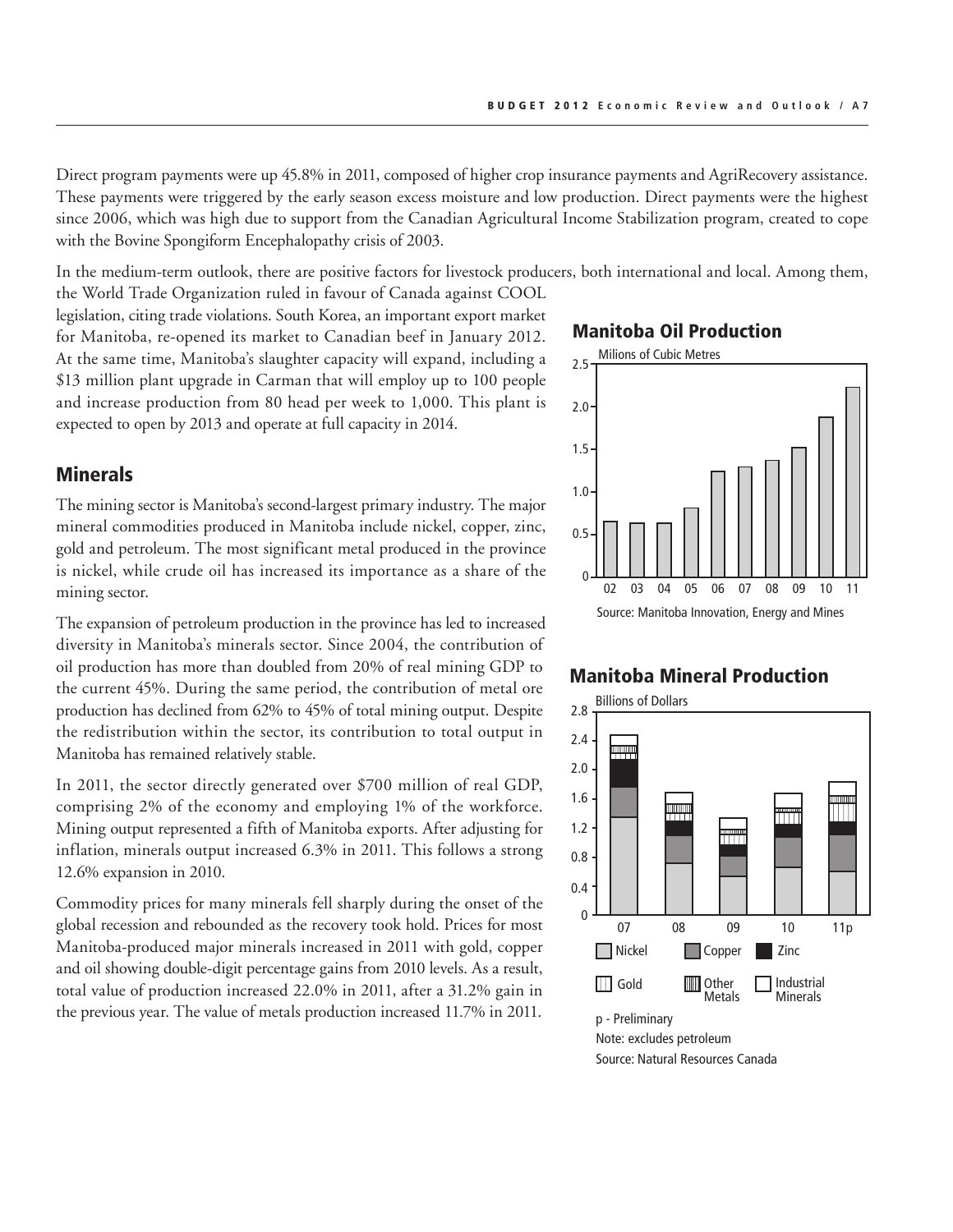A decrease in the value of nickel (8.4%) and zinc (1.0%) production was more than offset by gains in gold (44.6%) and copper (23.1%). Though a small proportion of Manitoba's metal output, silver gained 78.6% in 2011, largely due to high market prices.

Oil production has boomed in the province, and 2011 was another year of strong growth and record output. Petroleum output increased 20.7% in 2011 to 2.3 million cubic metres (14.2 million barrels) and prices jumped 20.3%. This led to a 45.2% increase in value of Manitoba oil production to \$1.3 billion.

Spending in metal mining exploration and deposit appraisals is strong, estimated to have increased 32.3% in 2011 to \$111 million, and is projected to expand 13.7% to \$126 million in 2012. In both years, spending is estimated to be fairly balanced between base and precious metals.

Capital investment in the minerals sector is estimated to have grown 7.8% in 2011 after more than doubling in 2010, the best performance among provinces since coming out of the global recession. In 2012, investment intentions indicate mining companies are expected to boost spending 14.5% to \$1.5 billion.

## Electricity Generation

Manitoba Hydro is responsible for electricity generation, transmission and distribution within the province. Virtually all electricity produced in Manitoba is generated from water power, a renewable, clean source of energy. In total, Manitoba Hydro has 14 hydro-electric generating stations, primarily on the Winnipeg, Saskatchewan and Nelson rivers. These stations have a capacity of more than 5,000 megawatts (MW). Additional generating capacity of 457 MW is available from steam and combustion turbines in Brandon and Selkirk.

## **Manitoba Hydro Generating Stations**

| <b>Station</b>                  | MW    |
|---------------------------------|-------|
| Limestone                       | 1,340 |
| Kettle Rapids                   | 1,220 |
| Long Spruce                     | 1,010 |
| <b>Grand Rapids</b>             | 479   |
| Kelsey                          | 250   |
| Wuskwatim                       | 200   |
| Seven Sisters Falls             | 165   |
| Great Falls                     | 136   |
| Jenpeg                          | 133   |
| Pine Falls                      | 89    |
| Pointe du Bois                  | 77    |
| Slave Falls                     | 67    |
| McArthur Falls                  | 55    |
| Laurie River 1 & 2              | 10    |
| <b>Total Hydraulic Capacity</b> | 5,231 |
| Source: Manitoba Hydro          |       |

Manitoba sales account for approximately 78% of total sales, with the rest exported to the United States and to other provinces. In 2011, electricity sales grew 1.5%.

Growth in overall demand for electricity has prompted the addition of new generating capacity. Construction is now complete on the 200 MW Wuskwatim generating station, a low-impact hydro-generating unit at Taskinigup Falls on the Burntwood River. Plans are in place to have power flow from this station in the first half of 2012.

Manitoba has several other projects underway or planned. One of these, Keeyask, is a 695 MW facility that would be built about 725 kilometres northeast of Winnipeg on the lower Nelson River, 35 kilometres upstream of the existing Kettle Rapids generating station. The estimated capital investment is \$5.6 billion.

The Conawapa generating station is another generating facility being planned. This station would be the largest hydro-electric project ever built in Manitoba. On the Lower Nelson River, 28 kilometres downstream from the existing Limestone generating station, Conawapa will have a generating capacity of 1,485 MW. The water storage for the station is designed to remain almost entirely within the natural banks of the Nelson River,

significantly limiting flooding. The estimated cost of the generating station is \$7.8 billion, with a construction period of eight to eight and a half years. The earliest in-service date is projected to be 2024.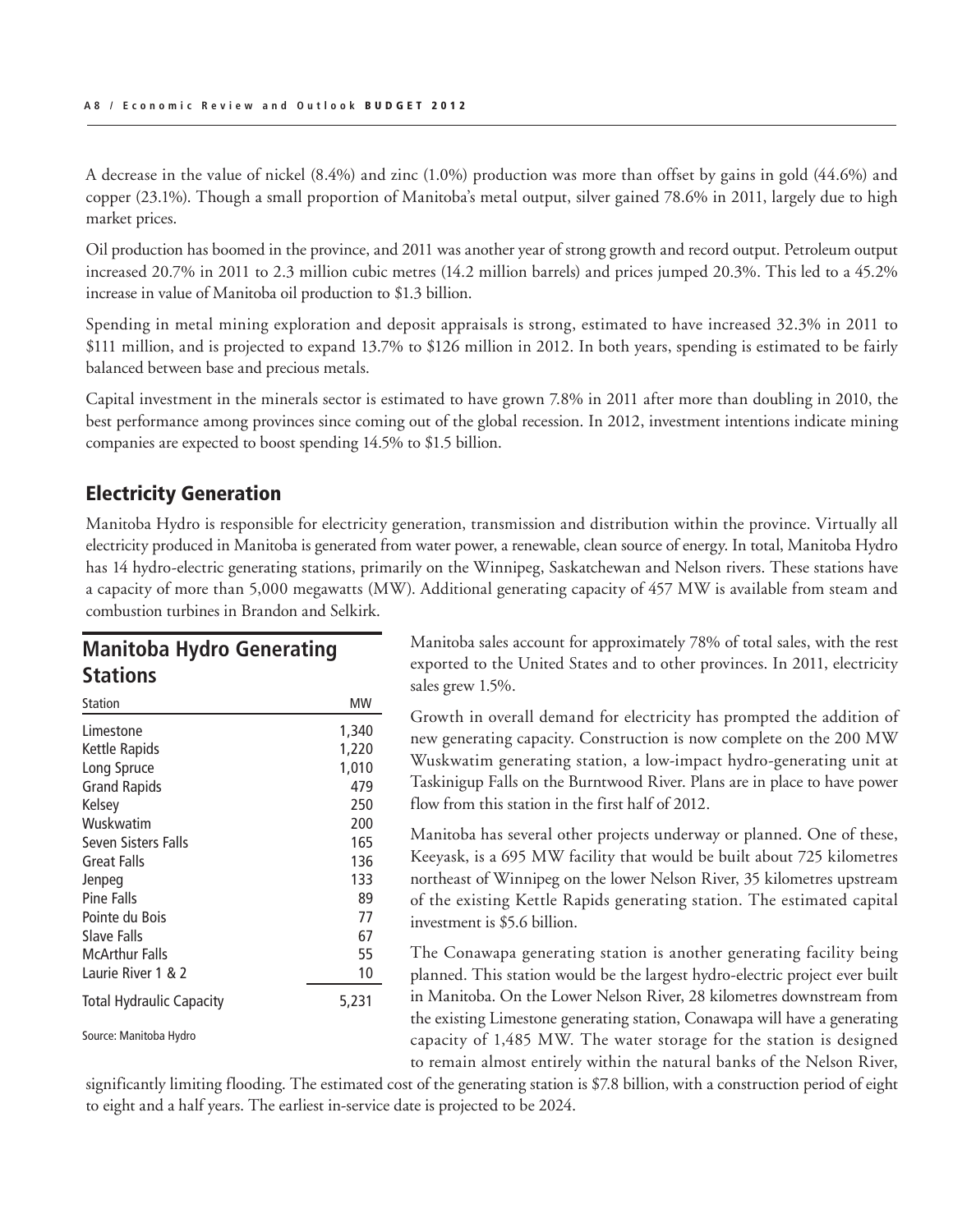To transmit the new capacity to market and improve overall system reliability and dependability, Manitoba Hydro is proposing to build Bipole III, a high voltage direct current transmission line. Subject to regulatory approval, the project schedule calls for construction to get underway in late 2012, with a 2017 in-service date.

#### Foreign Merchandise Exports

Manitoba continues to diversify its foreign export base. As global economic growth shifts, Manitoba's export base has diversified. The U.S., which continues to be Manitoba's largest market, now accounts for 61% of total foreign exports compared to 79% in 2001. Manitoba's share of exports to Asia (including China, Japan, and South Korea) has doubled from 11% in 2001 to the current 22%. In contrast, Canadian exports to the U.S. currently account for 73% of total exports and Asia accounts for 11%.

Despite a deceleration of global economic growth in 2011, Manitoba's foreign merchandise exports increased 15.0% to \$11.8 billion, nearing the heightened levels seen in 2007 and 2008. Compared to the 10-year average, last year's foreign export sales were 14.3% higher. In contrast, Canadian exports sales were up 12.0% in 2011 and 7.9% higher than the 10-year average.

Most sectors reported growth in exports in 2011, with 21 of the largest 25 export industries increasing. Metals played a significant role, particularly with nickel and copper. The closure of a copper smelter in mid-2010 has led to international sales of Manitoba unrefined copper ore. Copper ore exports went from zero in 2009 to \$618 million in 2011. There was a smaller but related decrease of \$155 million in refined and smelted metal exports.

Other notable export increases in 2011 were crude oil, processed meat, pharmaceuticals, canola oil, and agricultural equipment manufacturing.

With modest economic growth in the U.S., exports to American markets increased 10.3% in 2011. Exports to non-U.S. destinations increased 23.3%.

The goods sold into the U.S. represent a diverse array of commodities, with no single product dominating exports. Major goods exported include vegetable oil, aerospace product and parts, agricultural equipment, pharmaceutical and medicine products, electricity generation, livestock (hogs), and crude oil.

Manitoba's principal exports to non-U.S. markets are processed foods and primary goods. Exports to Asia include metals (refined and ore), grains,

#### Manitoba Foreign Exports



## **Top 10 Manitoba Export Destinations, 2011**

|                              | Percentage Change from 2010 |
|------------------------------|-----------------------------|
| 1. United States             | 10.3                        |
| 2. China                     | 40.5                        |
| 3. Japan                     | 13.6                        |
| 4. Mexico                    | $-4.8$                      |
| 5. South Korea               | 94.0                        |
| 6. Hong Kong                 | $-19.8$                     |
| 7. Taiwan                    | 39.7                        |
| 8. Sweden                    | 137.1                       |
| 9. United Arab Emirates      | 8.9                         |
| 10. Russia                   | 155.4                       |
| Others                       | 18.7                        |
| <b>Total Foreign Exports</b> | 15.0                        |
| Caussau Ctatistics Canada    |                             |

Source: Statistics Canada

oilseeds and processed meat. Japan and Mexico, Manitoba's third- and fourth-largest trading partners, respectively, mainly purchased agricultural commodities, including processed meat, wheat and oilseeds. Hong Kong and Sweden imported primarily Manitoba metals, with the former buying refined metals and the latter purchasing copper ore.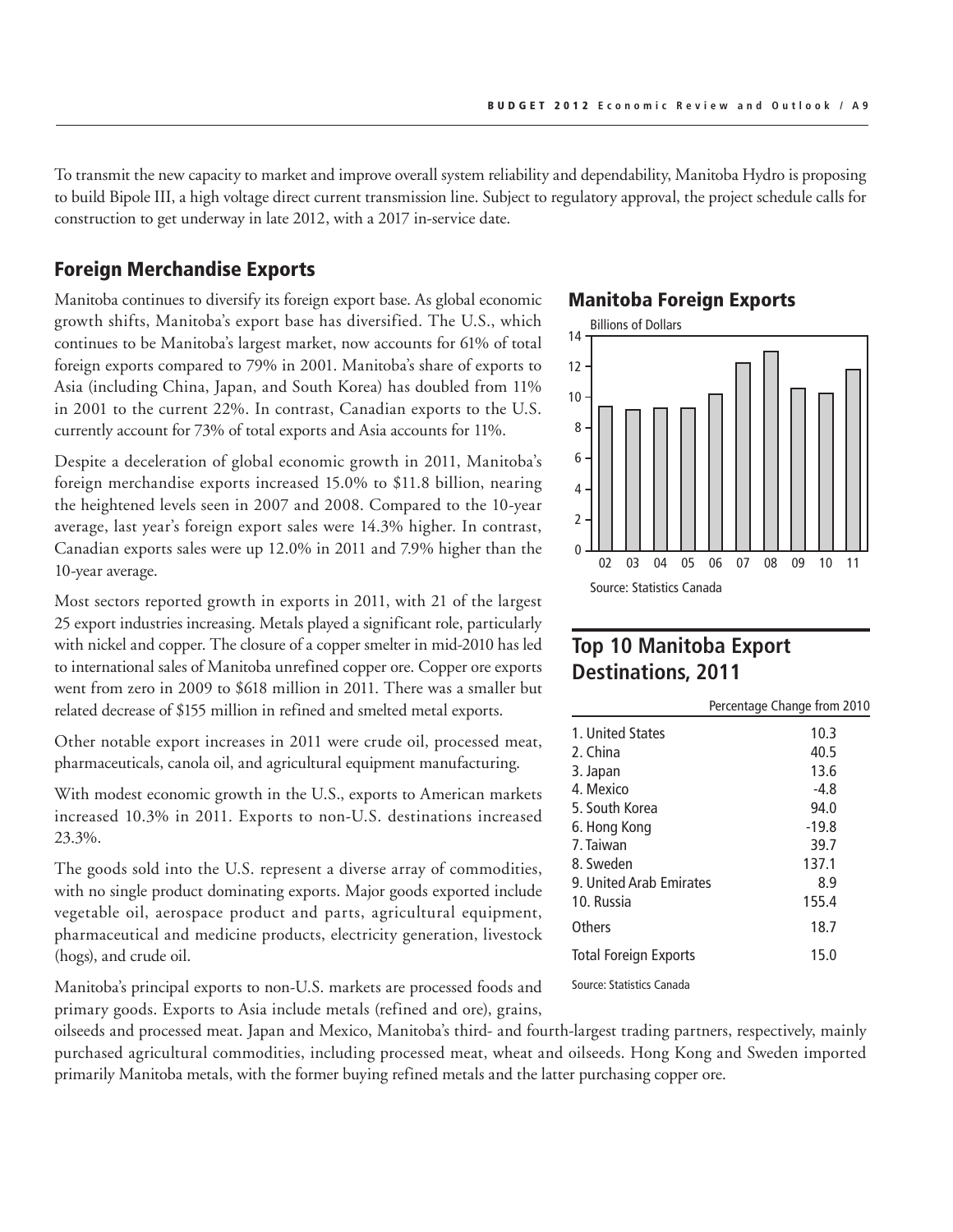#### Investment

Capital investment has accelerated in Manitoba since 2006. Total capital investment growth averaged 7.8% annually, third best among provinces and above Canada's growth of 4.0%. Over the same period, private capital investment grew by an average 6.0% per year, third best among provinces, and above Canada's growth rate of 2.6%. Public sector investment grew 12.2%, second best among provinces, and above the national increase of 9.5%. Manitoba has the best record for consistent growth in capital investment of all provinces, with only one year of decline in the past 20 years.





Manitoba's total investment expenditure has been driven by spending on structures. Since 2000, investment in structures increased from 47% to 68% of total investment in 2011. Investment in machinery and equipment currently accounts for 32% of total investment. From 2006 to 2011, investment in structures increased 10.0% on an annual basis, ranked third highest among provinces, and machinery and equipment rose 3.7% annually, ranked fourth best.

Total capital investment growth in Manitoba slowed from 15.7% growth in 2010 to 1.5% in 2011, reaching a record \$11.4 billion. Private investment increased 1.9% in 2011, following a 14.7% increase in 2010. Public investment increased 0.5% last year, down from 18.0% in 2010. As several major projects were completed or were near completion, investment in structures declined by 3.5% in 2011. Investment in machinery and equipment increased by 14.1%.

Statistics Canada's 2012 outlook for capital investments projects 4.7% growth in Manitoba to almost \$12 billion. Private sector capital spending is expected to grow by 8.3% to \$8.4 billion, and public investment is

expected to decline 3.1% to \$3.5 billion. Investment in structures is expected to increase by 6.8% and investment in machinery and equipment will soften to 0.3% growth.

Among industrial sectors, mining (+14.5%), housing (+5.1%) and manufacturing (+18.2%) are expected to lead capital spending in 2012. Within manufacturing, machinery and equipment investment is expected to increase by 20.4% this year, following a 63.3% jump in 2011, providing a significant boost to Manitoba's labour productivity. The unwinding of government stimulus infrastructure programs and wrapping up of construction at the Wuskwatim hydro-electric dam are expected to decrease public administration and utilities capital spending by 9.3% and 12.2%, respectively. Reading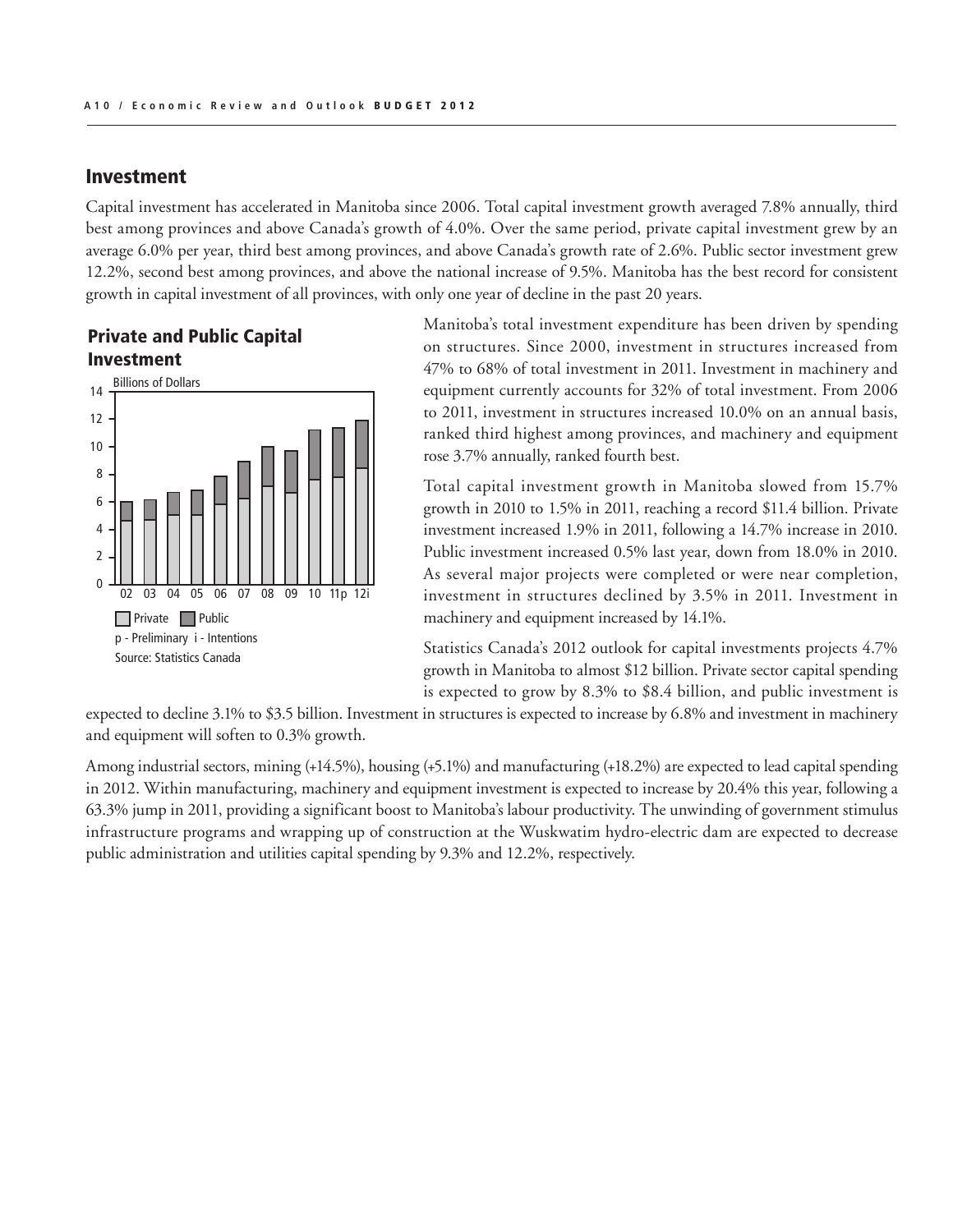## Research and Innovation

Innovation is a fundamental catalyst in the process of bringing new products, new processes and new services to market. It allows for the creation of new ideas, new economic activity and progressive development opportunities. As international trade expands and global competition for all product and services accelerate, investing in leading-edge innovation businesses is essential. Innovation enhances productivity, competitiveness, standard of living and quality of life and wealth.

Manitoba is an ideal environment for investing in innovation. Fostering the right environment requires a combination of well-designed funding supports and tax measures, along with a business culture that encourages collaboration and celebrates success. Provincial government support for innovation and competitiveness is strong. From the Manitoba Research and Development Tax Credit through the Commercialization Support for Business Program to the reductions in business taxes, Manitoba has created an environment for innovation.

The results have been increases in R&D and increases in productivity. From 2005-2009 (latest available data), the level of R&D capital spending increased annually by 4.7%, well above the national annual increase of 2.0%. From 1997 to 2010, labour productivity growth in Manitoba was the third highest among provinces and above the national increase.

#### Labour Market

The labour market in Manitoba stabilized and remained balanced in 2011 after a solid recovery in 2010. Total employment increased by 4,700 following a gain of 11,500 new jobs in 2010. Full-time employment gains (4,800) in 2011 more than offset the small decline in part-time employment.

Employment growth in 2011 was closely matched by growth in the labour force. As a result, the unemployment rate was unchanged at 5.4%. Last year, Manitoba maintained the second-lowest unemployment rate among provinces for the third consecutive year, well below the national average of 7.4%. Manitoba's labour force participation rate was the second highest among provinces in 2011, showing a high level of engagement of the population in the labour market.

The bulk of last year's employment gains were in the goods-producing sector with growth in construction, manufacturing and utilities partially offset by losses in agriculture and mining. In the services sector, employment gains were led by health care, finance, insurance and real estate, accommodation and food services.

#### Total R&D Spending in Manitoba, 2001 to 2009



## Unemployment Rate by Province, 2011



Six of the 10 major occupational groups in Manitoba recorded employment growth in 2011. The largest job gains occurred in construction trades, management, and natural and applied sciences. The largest declines were in primary industry operators, retail salespersons and services, and social sciences (education).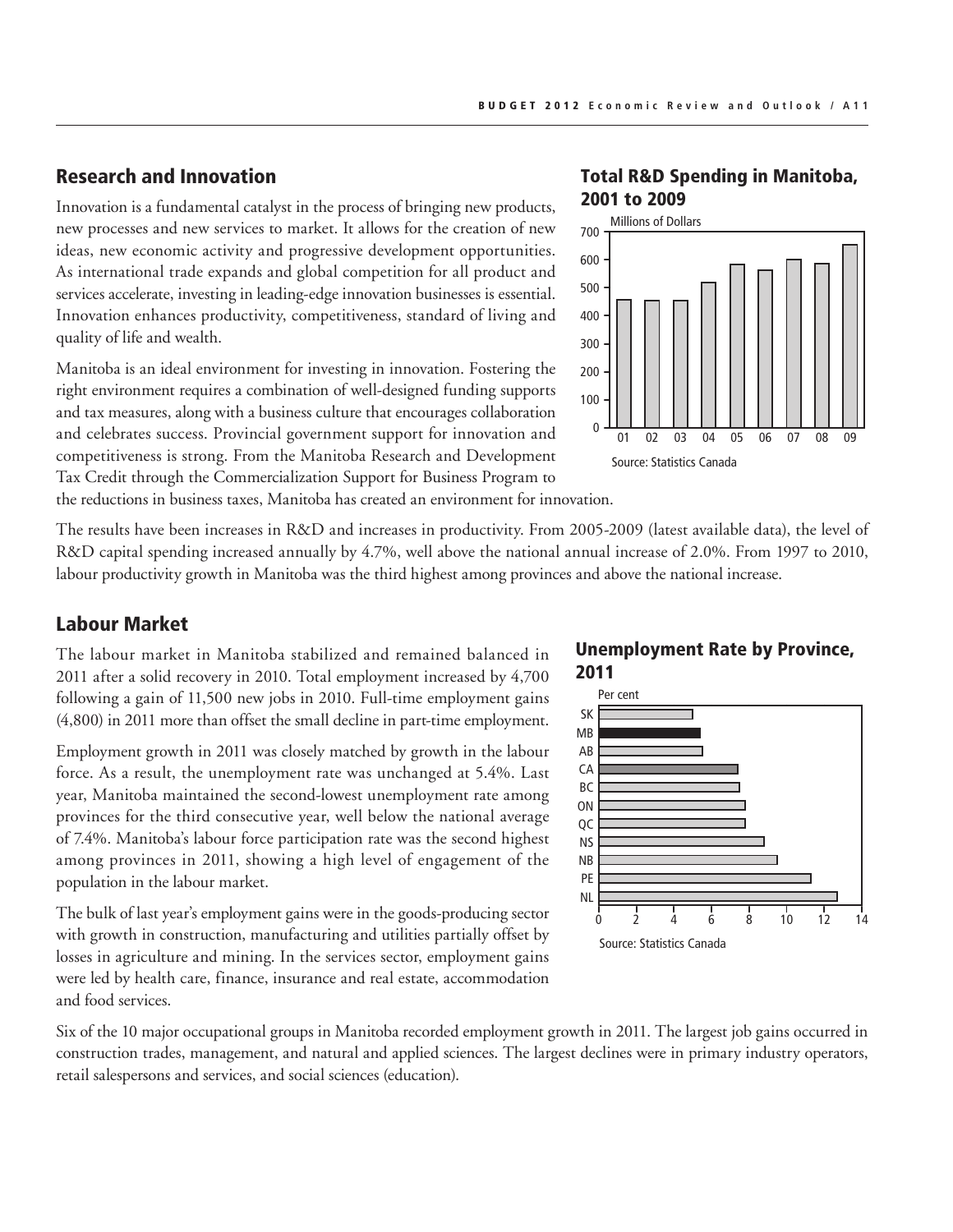## **MANITOBA OUTLOOK**

Recent economic indicators show a slower than anticipated growth in the global economy. As a result, the IMF has lowered the outlook for the global economy in general. However, Manitoba's stable economic and demographic fundamentals will produce modest growth over the next two years.

Based on the Manitoba Finance survey of independent economic forecasters, Manitoba's real GDP is projected to grow 2.3% in 2012, up from an estimated 2.2% growth in 2011. The economy is expected to grow by 2.4% in 2013. Manitoba's forecast growth rate in 2012 is above the national average and matches Canada in 2013. Nominal GDP is projected to increase 3.9% in 2012 and 4.4% in 2013.

Manitoba's labour market balance is expected to continue over the next two years as the unemployment rate is expected to remain unchanged at 5.4% in 2012 and fall to 5.3% in 2013. Employment is expected to increase 0.9% in 2012 and a further 1.4% in 2013. Consumer prices are expected to moderate, slowing to 1.9% growth in 2012 and rising to 2.0% in 2013. Population growth is expected to remain strong over the outlook period.

| <b>Manitoba Outlook at a Glance</b>                                                                                                   |      |            |       |
|---------------------------------------------------------------------------------------------------------------------------------------|------|------------|-------|
|                                                                                                                                       | 2011 | 2012f      | 2013f |
|                                                                                                                                       |      | (% Change) |       |
| <b>Gross Domestic Product</b>                                                                                                         |      |            |       |
| Real                                                                                                                                  | 2.2  | 2.3        | 2.4   |
| Nominal                                                                                                                               | 4.9  | 3.9        | 4.4   |
| Employment                                                                                                                            | 0.8  | 0.9        | 1.4   |
| Unemployment Rate (%)                                                                                                                 | 5.4  | 5.4        | 5.3   |
| <b>CPI</b>                                                                                                                            | 3.0  | 1.9        | 2.0   |
| Population                                                                                                                            | 1.3  | 1.4        | 1.3   |
| f-Forecast                                                                                                                            |      |            |       |
| Sources: 2011: Statistics Canada and Manitoba Bureau of Statistics<br>2012 and 2013: Manitoba Finance, survey of economic forecasters |      |            |       |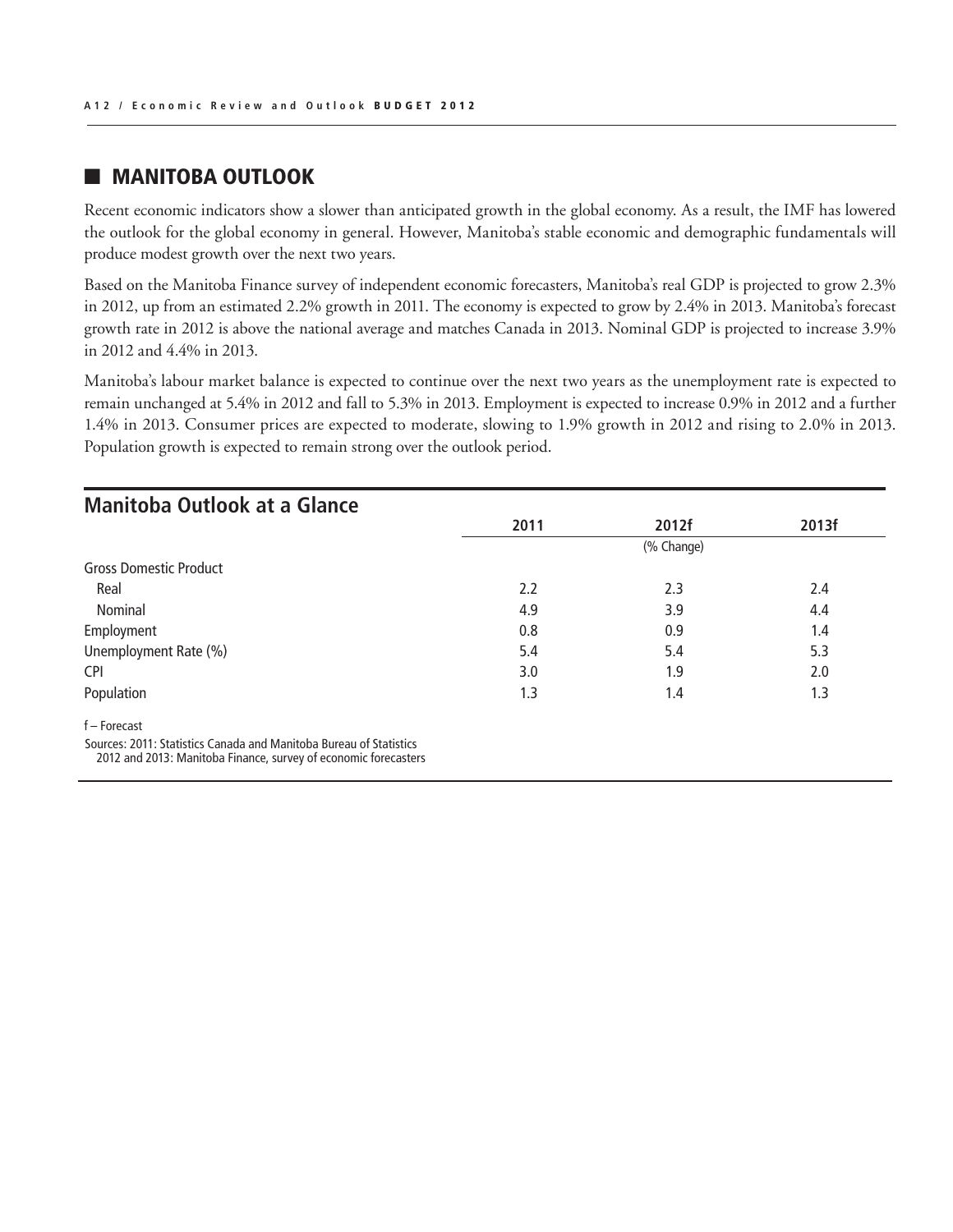#### Manitoba Immigration



Asia Share of Total Manitoba Foreign Exports



#### Ratio of Interprovincial to International Exports, By Province, 2010



## Business Sector Labour Productivity Growth

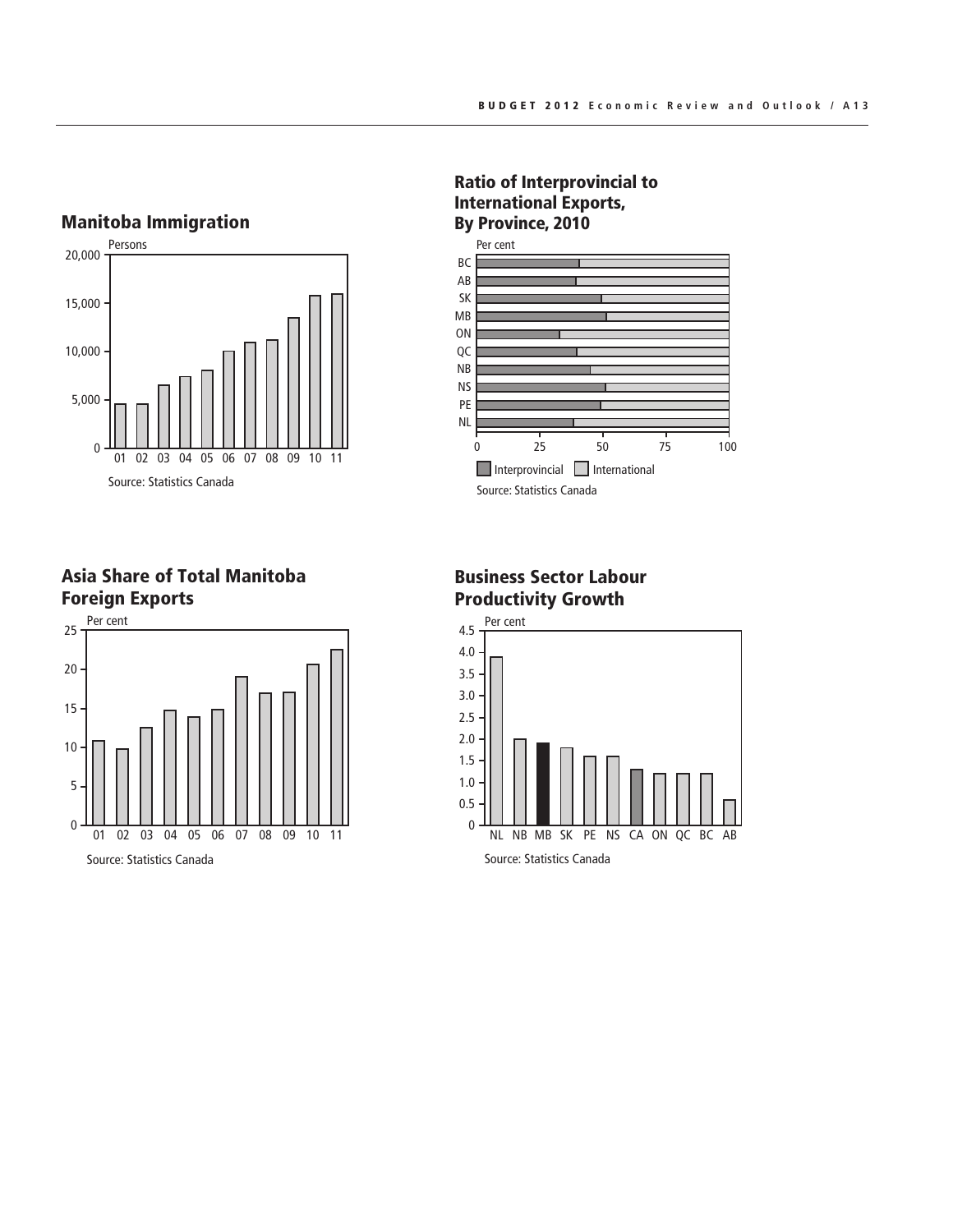## MANITOBA ECONOMIC STATISTICS, 2007 TO 2011

|                                           | 2007                       | 2008   | 2009   | 2010   | 2011   |
|-------------------------------------------|----------------------------|--------|--------|--------|--------|
|                                           | <b>Millions of Dollars</b> |        |        |        |        |
| <b>POPULATION</b>                         |                            |        |        |        |        |
| July 1 (000's)                            | 1,194                      | 1,206  | 1,219  | 1,235  | 1,251  |
| <b>GROSS DOMESTIC PRODUCT<sup>1</sup></b> |                            |        |        |        |        |
| Nominal                                   | 48,902                     | 51,676 | 51,554 | 54,275 | 56,947 |
| Real (\$2002)                             | 41,098                     | 42,728 | 42,516 | 43,498 | 44,469 |
| <b>SECTORS</b>                            |                            |        |        |        |        |
| Farm Cash Receipts                        | 4,363                      | 4,829  | 4,848  | 4,852  | 4,889  |
| Crops                                     | 2,198                      | 2,763  | 2,805  | 2,743  | 2,502  |
| Livestock                                 | 1,752                      | 1,716  | 1,657  | 1,760  | 1,877  |
| <b>Direct Payments</b>                    | 413                        | 350    | 386    | 349    | 509    |
| <b>Manufacturing Shipments</b>            | 16,179                     | 16,373 | 14,653 | 14,422 | 15,313 |
| Mining                                    | 3,071                      | 2,527  | 1,966  | 2,580  | 3,149  |
| <b>Electric Power Sales</b>               | 1,667                      | 1,737  | 1,560  | 1,569  | 1,592  |
| <b>Export Sales</b>                       | 613                        | 634    | 399    | 410    | 354    |
| Housing Starts (no. of units)             | 5,738                      | 5,537  | 4,174  | 5,888  | 6,083  |
| <b>Retail Trade</b>                       | 14,016                     | 14,980 | 14,915 | 15,752 | 16,477 |
| New Car Sales (no. of units)              | 47,099                     | 48,029 | 43,995 | 45,355 | 48,546 |
| <b>FOREIGN EXPORTS</b>                    |                            |        |        |        |        |
| <b>Total Exports</b>                      | 12,196                     | 12,972 | 10,567 | 10,237 | 11,771 |
| U.S.                                      | 8,348                      | 8,905  | 7,138  | 6,544  | 7,217  |
| <b>LABOUR MARKET</b>                      |                            |        |        |        |        |
| Labour Force (000's)                      | 626.4                      | 635.0  | 641.8  | 654.9  | 660.2  |
| Employment (000's)                        | 598.6                      | 608.5  | 608.3  | 619.8  | 624.5  |
| Participation Rate (%)                    | 69.0                       | 69.3   | 69.1   | 69.6   | 69.3   |
| Unemployment Rate (%)                     | 4.4                        | 4.2    | 5.2    | 5.4    | 5.4    |
| Average Weekly Earnings (\$)              | 729.47                     | 749.59 | 771.29 | 786.35 | 808.11 |
| <b>INVESTMENT</b>                         |                            |        |        |        |        |
| Total                                     | 8,903                      | 10,008 | 9,694  | 11,218 | 11,385 |
| Private                                   | 6,267                      | 7,166  | 6,657  | 7,635  | 7,784  |
| Public                                    | 2,635                      | 2,842  | 3,037  | 3,582  | 3,601  |
| Non-residential                           | 6,803                      | 7,698  | 7,448  | 8,567  | 8,578  |
| Housing                                   | 2,099                      | 2,310  | 2,246  | 2,651  | 2,807  |
| <b>CONSUMER PRICE INDEX</b>               |                            |        |        |        |        |
| $(hdev, 2002 = 100)$                      | 110.9                      | 113.4  | 114.1  | 115.0  | 118.4  |
| <b>BANKRUPTCIES2</b>                      |                            |        |        |        |        |
| <b>Business</b>                           | 102                        | 103    | 65     | 68     | 53     |
| Farm                                      | 14                         | 22     | 17     | 6      | 5      |
| Personal                                  | 2,041                      | 2,025  | 2,443  | 1,994  | 1,553  |

<sup>1</sup> 2011 are preliminary estimates by Manitoba Bureau of Statistics

<sup>2</sup> 2011 Manitoba Finance estimate

Sources: Statistics Canada and Manitoba Bureau of Statistics Totals may not add due to rounding.